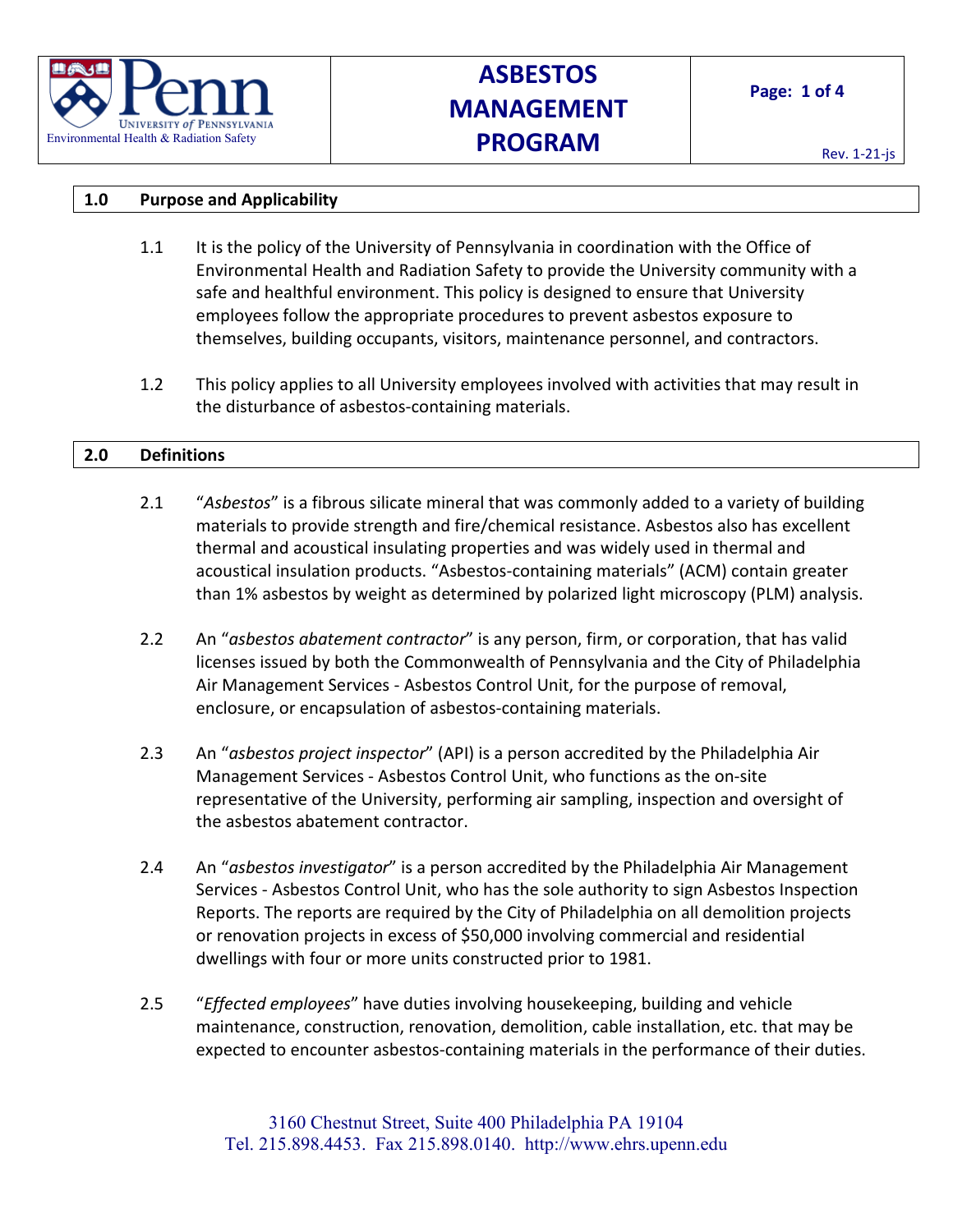

## **ASBESTOS MANAGEMENT PROGRAM**

#### **3.0 Roles and Responsibilities**

## 3.1 The *Office of Environmental Health and Radiation Safety (EHRS)* is responsible for:

- 3.1.1 Maintaining the University's Asbestos Management Program.
- 3.1.2 Inspecting Penn facilities to identify and assess the condition of asbestoscontaining materials.
- 3.1.3 Assessing impact of construction, renovation, demolition, or infrastructure upgrade projects on asbestos-containing materials.
- 3.1.4 Coordination of asbestos abatement projects.
- 3.1.5 Sampling, inspection, and oversight of asbestos abatement projects.
- 3.1.6 Conducting periodic inspections of known asbestos-containing materials that are managed in place within facilities.
- 3.1.7 Providing Asbestos Inspection Reports required for City of Philadelphia Building and Demolition permits.
- 3.1.8 Conducting asbestos awareness training for all employees and selected contracted employees that have the potential to encounter asbestos-containing materials.

## 3.2 The *University of Pennsylvania Division of Facilities and Real Estate Services (FRES)* is responsible for:

- 3.2.1 Notifying EHRS of all renovation, construction, demolition and infrastructure upgrade projects that may impact asbestos-containing materials.
- 3.2.2 Requesting Asbestos Inspection Reports for construction, renovation, or infrastructure upgrade projects.
- 3.2.3 All costs associated with operations & maintenance or construction/renovationrelated asbestos inspections, sampling, and abatement projects.
- 3.3 *Facility Managers* are responsible for:
	- 3.3.1 Notifying EHRS of maintenance activities and internally managed construction or renovation projects that may disturb asbestos-containing materials within the facilities they oversee.

#### 3.4 *Supervisors of Effected Employees* are responsible for:

3.4.1 Scheduling and ensuring effected employee attendance at annual EHRS safety training.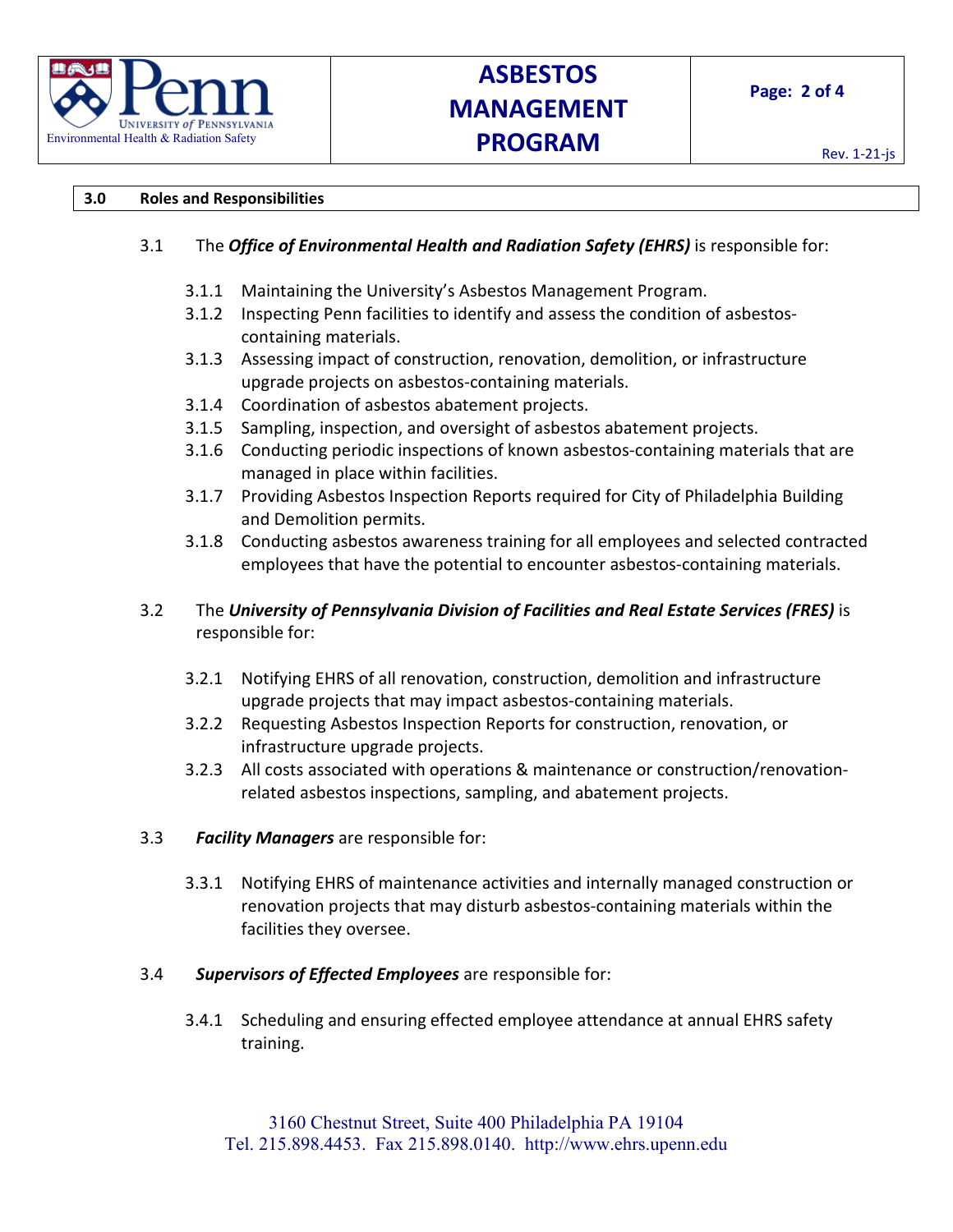

- 3.4.2 Notifying EHRS of any damaged suspected asbestos-containing materials reported by employees.
- 3.5 *Effected Employees* are responsible for:
	- 3.5.1 Participating in annual EHRS safety training.
	- 3.5.2 Following proper procedures to prevent disturbance of asbestos-containing materials while performing assigned duties.
	- 3.5.3 Reporting damage of suspected asbestos-containing materials to supervisors or EHRS.

#### **4.0 Procedures**

- 4.1 Written Asbestos Standard Operating Procedures The Asbestos Standard Operating Procedures outline asbestos management procedures and controls implemented by EHRS to prevent asbestos exposure to building occupants, visitors, maintenance personnel and contractors within University-owned facilities.
- 4.2 Emergency Procedures

Contact EHRS at (215) 898-4453 (24/7) to report any situation where it is suspected that asbestos-containing materials have been damaged. EHRS will provide guidance to the caller and immediately dispatch staff to the location to assess and coordinate corrective action if required.

## 4.3 Construction and Maintenance-Related Asbestos Activities EHRS plans, schedules and coordinates all asbestos abatement activities with external abatement contractors.

4.3.1 For construction projects, FRES shall submit the scope of work, including plans, to EHRS for review of impact upon asbestos-containing material (ACM). An EHRS Asbestos Investigator shall inspect and sample as required and provide an Asbestos Inspection Report to the project manager for submittal with the City of Philadelphia building permit application. If required, EHRS will develop asbestos abatement specifications, project oversite cost estimates and coordinate abatement contractor competitive bidding with the FRES project manager. FRES shall contract with the selected asbestos abatement contractor using the University's Asbestos Removal Agreement.